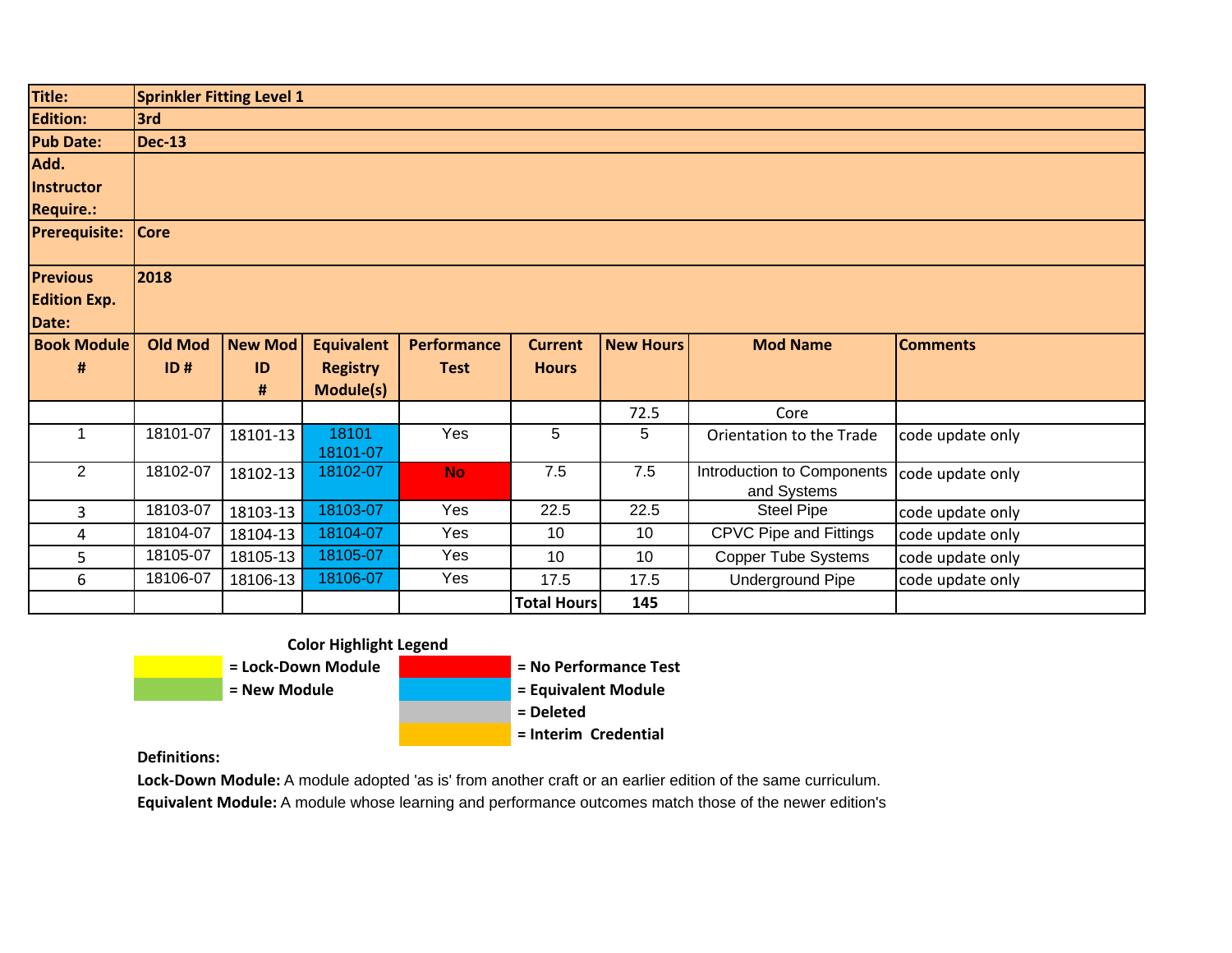| Title:               | <b>Sprinkler Fitting Level 2</b> |                |                   |                    |                    |                  |                                                 |                  |  |  |  |
|----------------------|----------------------------------|----------------|-------------------|--------------------|--------------------|------------------|-------------------------------------------------|------------------|--|--|--|
| <b>Edition:</b>      | 3rd                              |                |                   |                    |                    |                  |                                                 |                  |  |  |  |
| <b>Pub Date:</b>     | <b>Dec-13</b>                    |                |                   |                    |                    |                  |                                                 |                  |  |  |  |
| Add.                 |                                  |                |                   |                    |                    |                  |                                                 |                  |  |  |  |
| Instructor           |                                  |                |                   |                    |                    |                  |                                                 |                  |  |  |  |
| <b>Require.:</b>     |                                  |                |                   |                    |                    |                  |                                                 |                  |  |  |  |
| <b>Prerequisite:</b> |                                  |                |                   |                    |                    |                  |                                                 |                  |  |  |  |
| <b>Previous</b>      | 2018                             |                |                   |                    |                    |                  |                                                 |                  |  |  |  |
| <b>Edition Exp.</b>  |                                  |                |                   |                    |                    |                  |                                                 |                  |  |  |  |
| Date:                |                                  |                |                   |                    |                    |                  |                                                 |                  |  |  |  |
| <b>Book Module</b>   | <b>Old Mod</b>                   | <b>New Mod</b> | <b>Equivalent</b> | <b>Performance</b> | <b>Current</b>     | <b>New Hours</b> | <b>Mod Name</b>                                 | <b>Comments</b>  |  |  |  |
| #                    | ID#                              | ID             | <b>Registry</b>   | <b>Test</b>        | <b>Hours</b>       |                  |                                                 |                  |  |  |  |
|                      |                                  | #              | Module(s)         |                    |                    |                  |                                                 |                  |  |  |  |
| $\mathbf{1}$         | 18201-07                         | 18201-13       | 18201-07          | Yes                | 15                 | 15               | Hangers, Supports,                              | code update only |  |  |  |
|                      |                                  |                |                   |                    |                    |                  | Restraints, and Guides                          |                  |  |  |  |
| $\overline{2}$       | 18202-07                         | 18202-13       | 18202-07          | Yes                | 15                 | 15               | <b>General Purpose Valves</b>                   | code update only |  |  |  |
| 3                    | 18203-07                         | 18203-13       | 18203-07          | Yes                | 20                 | 20               | <b>General Trade Math</b>                       | code update only |  |  |  |
| 4                    | 18204-07                         | 18204-13       | 18204-07          | Yes                | 32.5               | 32.5             | Shop Drawings                                   | code update only |  |  |  |
| 5                    | 18205-07                         | 18205-13       | 18205-07          | Yes                | 20                 | 20               | <b>Standard Spray Fire</b><br><b>Sprinklers</b> | code update only |  |  |  |
| 6                    | 18206-07                         | 18206-13       | 18206-07          | Yes                | 25                 | 25               | Wet Fire Sprinkler Systems                      | code update only |  |  |  |
| $\overline{7}$       | 18207-07                         | 18207-13       | 18207-07          | Yes                | 25                 | 25               | Dry-Pipe Systems                                | code update only |  |  |  |
|                      |                                  |                |                   |                    | <b>Total Hours</b> | 152.5            |                                                 |                  |  |  |  |

## **Color Highlight Legend**



**Definitions:**

**Lock‐Down Module:** A module adopted 'as is' from another craft or an earlier edition of the same curriculum.

**Equivalent Module:** A module whose learning and performance outcomes match those of the newer edition's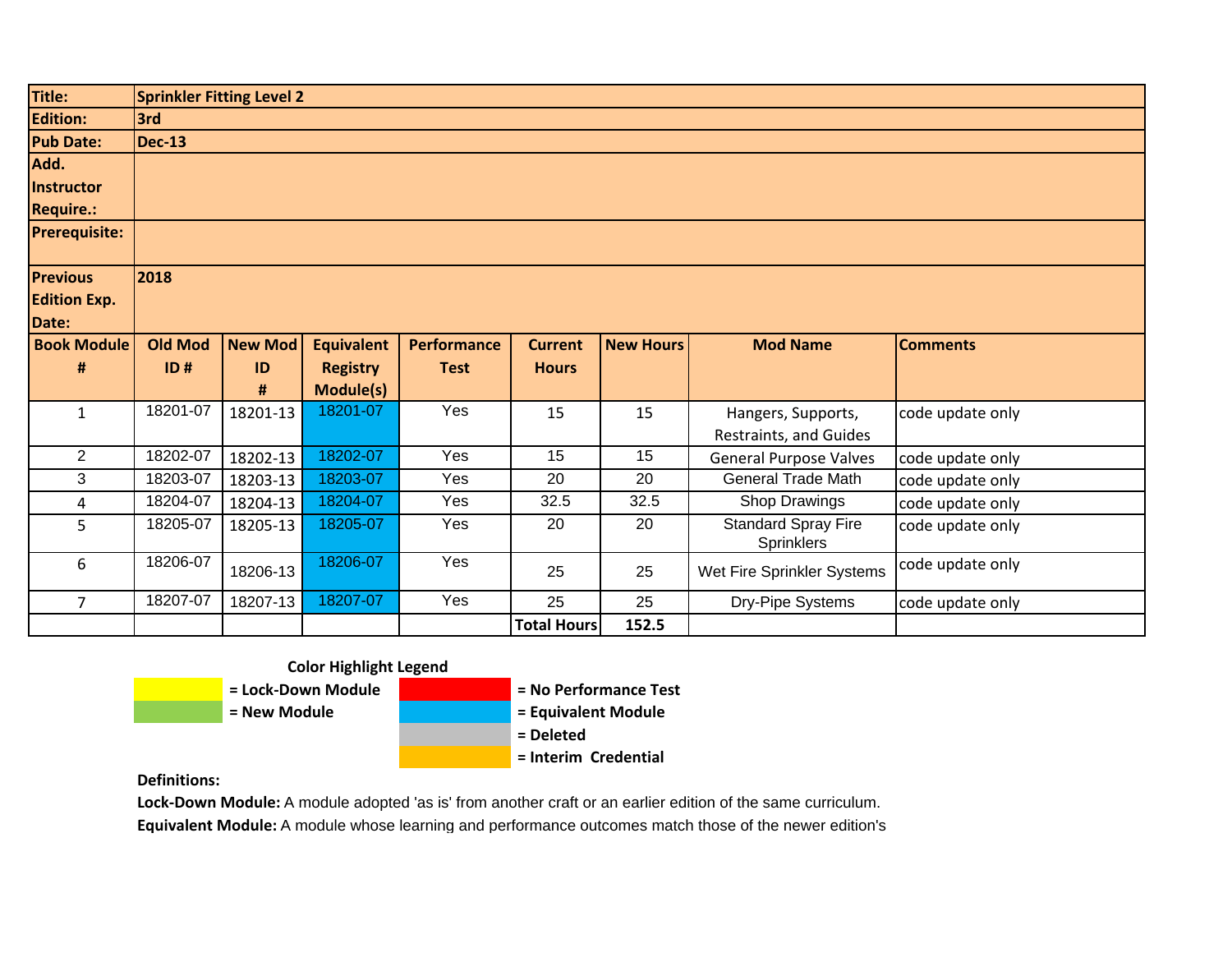| Title:               | <b>Sprinkler Fitting Level 3</b> |                |                   |                    |                    |                  |                                                |                  |
|----------------------|----------------------------------|----------------|-------------------|--------------------|--------------------|------------------|------------------------------------------------|------------------|
| <b>Edition:</b>      | 3rd                              |                |                   |                    |                    |                  |                                                |                  |
| <b>Pub Date:</b>     | <b>Dec-13</b>                    |                |                   |                    |                    |                  |                                                |                  |
| Add.                 |                                  |                |                   |                    |                    |                  |                                                |                  |
| <b>Instructor</b>    |                                  |                |                   |                    |                    |                  |                                                |                  |
| <b>Require.:</b>     |                                  |                |                   |                    |                    |                  |                                                |                  |
| <b>Prerequisite:</b> |                                  |                |                   |                    |                    |                  |                                                |                  |
| <b>Previous</b>      | 2018                             |                |                   |                    |                    |                  |                                                |                  |
| <b>Edition Exp.</b>  |                                  |                |                   |                    |                    |                  |                                                |                  |
| Date:                |                                  |                |                   |                    |                    |                  |                                                |                  |
| <b>Book Module</b>   | <b>Old Mod</b>                   | <b>New Mod</b> | <b>Equivalent</b> | <b>Performance</b> | <b>Current</b>     | <b>New Hours</b> | <b>Mod Name</b>                                | <b>Comments</b>  |
| $\#$                 | ID#                              | ID             | <b>Registry</b>   | <b>Test</b>        | <b>Hours</b>       |                  |                                                |                  |
|                      |                                  | #              | <b>Module(s)</b>  |                    |                    |                  |                                                |                  |
| $\mathbf{1}$         | 18301-07                         | 18301-13       | 18301-07          | Yes                | 40                 | 40               | Preaction and Deluge<br>Systems                | code update only |
| $\overline{2}$       | 18302-07                         | 18302-13       | 18302-07          | Yes                | 25                 | 25               | <b>Standpipes</b>                              | code update only |
| 3                    | 18303-07                         | 18303-13       | 18303-07          | Yes                | 15                 | 15               | <b>Water Supplies</b>                          | code update only |
| 4                    | 18304-07                         | 18304-13       | 18304-07          | Yes                | 40                 | 40               | Fire Pumps                                     | code update only |
| 5                    | 18305-07                         | 18305-13       | 18305-07          | Yes                | 27.5               | 27.5             | Application-Specific<br>Sprinklers and Nozzles | code update only |
|                      |                                  |                |                   |                    | <b>Total Hours</b> | 147.5            |                                                |                  |



**Definitions:**

**Lock‐Down Module:** A module adopted 'as is' from another craft or an earlier edition of the same curriculum.

**Equivalent Module:** A module whose learning and performance outcomes match those of the newer edition's